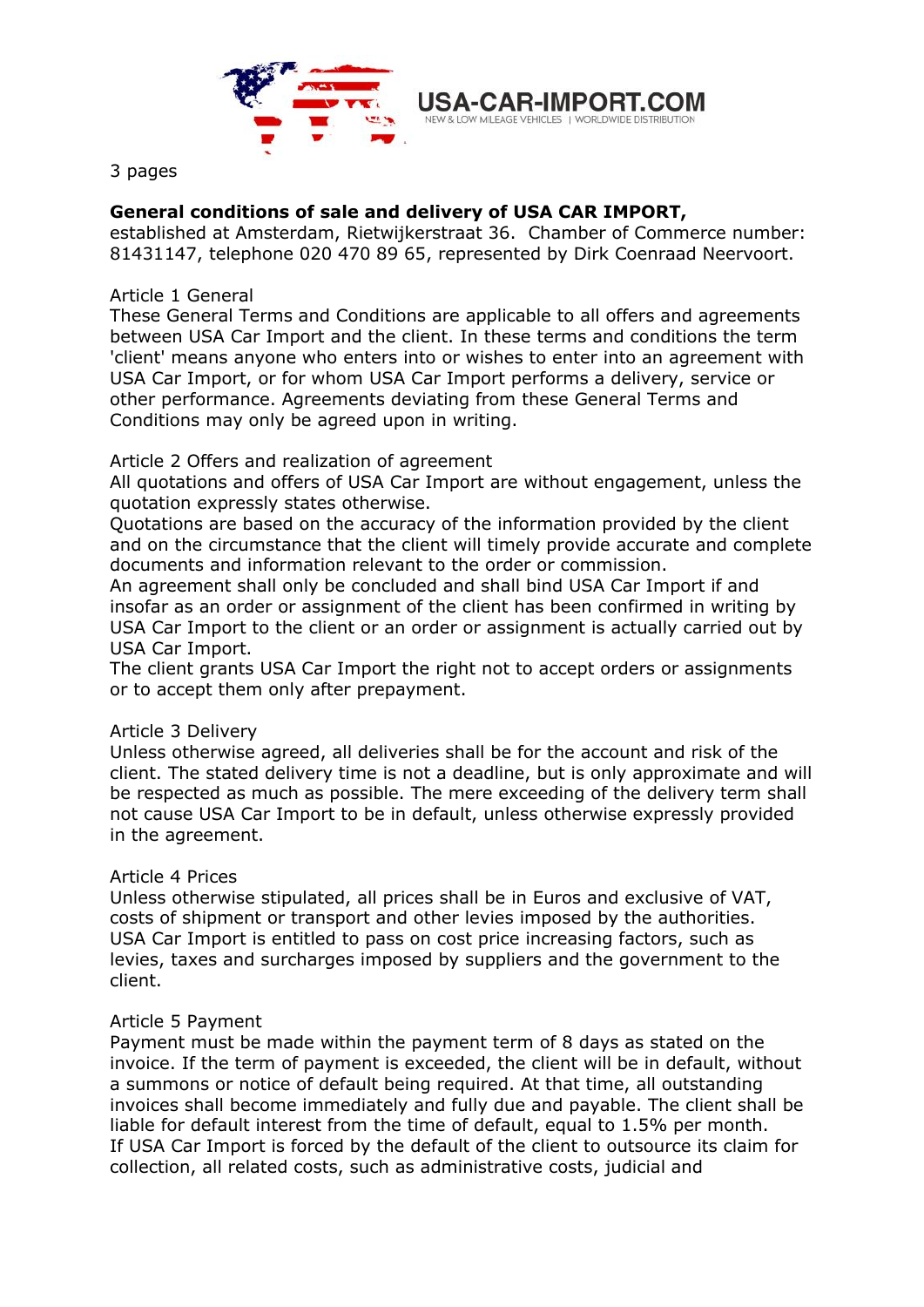

extrajudicial costs, including the costs of a bankruptcy petition, shall be borne by the client. The extrajudicial costs amount to at least 15% of the unpaid amount with an absolute minimum of E 150.00.

Continuation Article 5 payment

The client shall not be entitled to set off any amounts charged by USA Car Import under the contract existing between it and the client.

## Article 5b Exchange rate differences

USA Car Import will not take any exchange rate differences for its account when purchasing cars on behalf of clients. The final exchange rate on which the final sales price is determined is the exchange rate that ABNAMRO calculates on the day of transfer of the payment to America. This is no later than 48 hours after receipt of the buyer's payment on the bank account of USA Car Import. This means that the buyer sometimes has to pay extra and sometimes receives a refund.

Article 6 Retention of title and risk of the car

The seller is responsible for any damage to the car during transport up until the time it is delivered to the client. All-risk insurance has been taken out for this purpose.

USA Car Import shall remain the owner of the goods delivered to the client until the agreed price for the car and the work carried out and to be carried out for the client have been paid in full. The retention of title shall also extend to the interest and costs due.

USA Car Import shall remain the owner of the goods referred to in the preceding paragraph until the client has fulfilled all obligations under this and other agreements with USA Car Import. The client undertakes not to perform any acts of disposition, such as pledging or otherwise encumbering or transferring to third parties the goods referred to in paragraph 1, except insofar as the client has at that time fulfilled all its obligations toward USA Car Import.

# Article 7 Warranty

No warranty is given on the goods delivered by USA Car Import. USA Car Import guarantees to deliver the car in conformity with the description in the sales agreement. USA Car Import gives no warranty on the car(s) nor is it liable for the car(s) after delivery to the buyer.

#### Article 9 Liability

USA Car Import shall not be liable for any damage suffered by the Client, except and to the extent that the Client can prove intent or gross negligence on the part of USA Car Import.

In any case, USA Car Import accepts no liability for damage of any kind whatsoever, caused by or to goods and services and the work connected therewith, originating from third parties. If possible, USA Car Import shall transfer its rights to claim damages from the relevant third party to the client.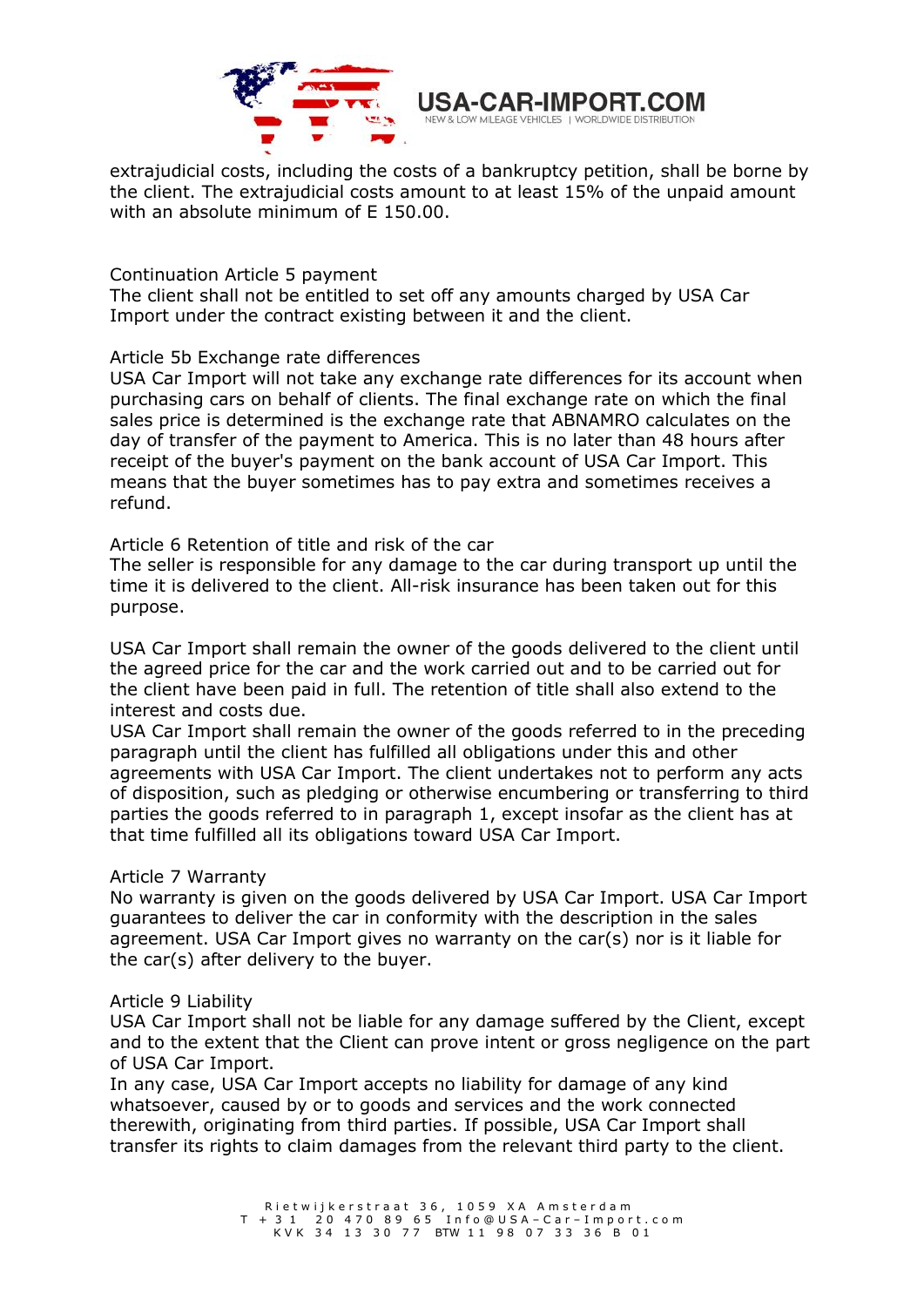

Continued Article 9 Liability

USA Car Import shall in no event be liable for any loss of business, loss due to delay, loss of profit or stagnation, or other consequential loss suffered by the client.

USA Car Import is insured against transport damage. Liability for damage is explicitly limited to the amount paid out by this insurance in the case in question. If and insofar as for any reason no payment is made under this insurance policy, liability for damage is explicitly limited to the invoice amount excluding VAT for the delivery to which the damage relates, or at least to which the damage is related.

Any further liability is expressly excluded.

USA Car Import may, on behalf of the buyer, supervise activities performed by third parties, such as importing, testing, providing the necessary technical modifications and/or installing audio and navigation equipment. USA Car Import only works with quality partners and is not liable for damage of any kind, caused by or to goods and services and related activities, originating from third parties. USA Car Import is also not liable for the type approval of the car.

## Article 10 Force Majeure

Force majeure is understood to mean: every circumstance independent of the will of USA Car Import, which temporarily or permanently obstructs the performance of the agreement.

Force majeure includes in particular: strike, fire, destruction of goods in transit, water damage, government measures, delay in shipment abroad, war, transport obstruction, import obstruction, export obstruction, default of suppliers, as well as all other circumstances through which USA Car Import is impeded in the normal course of its business.

In the event of force majeure USA Car Import shall be entitled to suspend the execution of the agreement for as long as the force majeure situation prevails, or to dissolve the agreement in whole or in part, without USA Car Import being held liable for damages.

Non-performance by a supplier of the seller, regardless of the cause, shall also be considered force majeure within the meaning of this article.

# Article 11 Suspension, dissolution

If the client fails to fulfil its obligations under the agreement, or fails to do so on time or properly, or if there is a well-founded fear that this will be the case, as well as in the event of bankruptcy or suspension of payment on the part of the client or in the event of a cessation, sale or liquidation of its business, USA Car Import shall be entitled to suspend performance of the agreement or to dissolve the agreement.